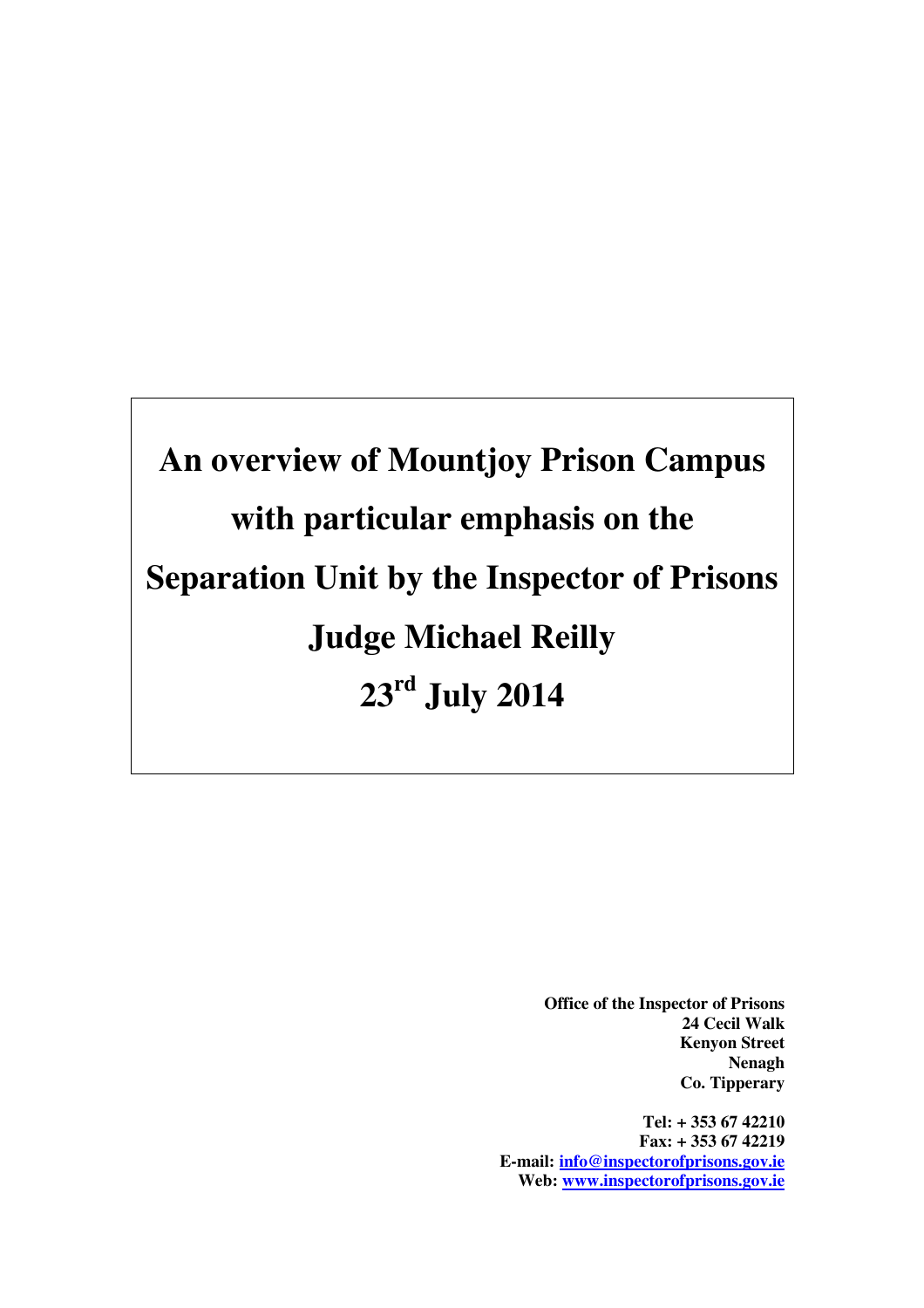# **An overview of Mountjoy Prison Campus with particular emphasis on the Separation Unit by the Inspector of Prisons Judge Michael Reilly**

Presented to the Minister for Justice and Equality pursuant to Part 5 of the Prisons Act 2007

Judge Michael Reilly Inspector of Prisons

23rd July 2014

**©Inspector of Prisons 2014**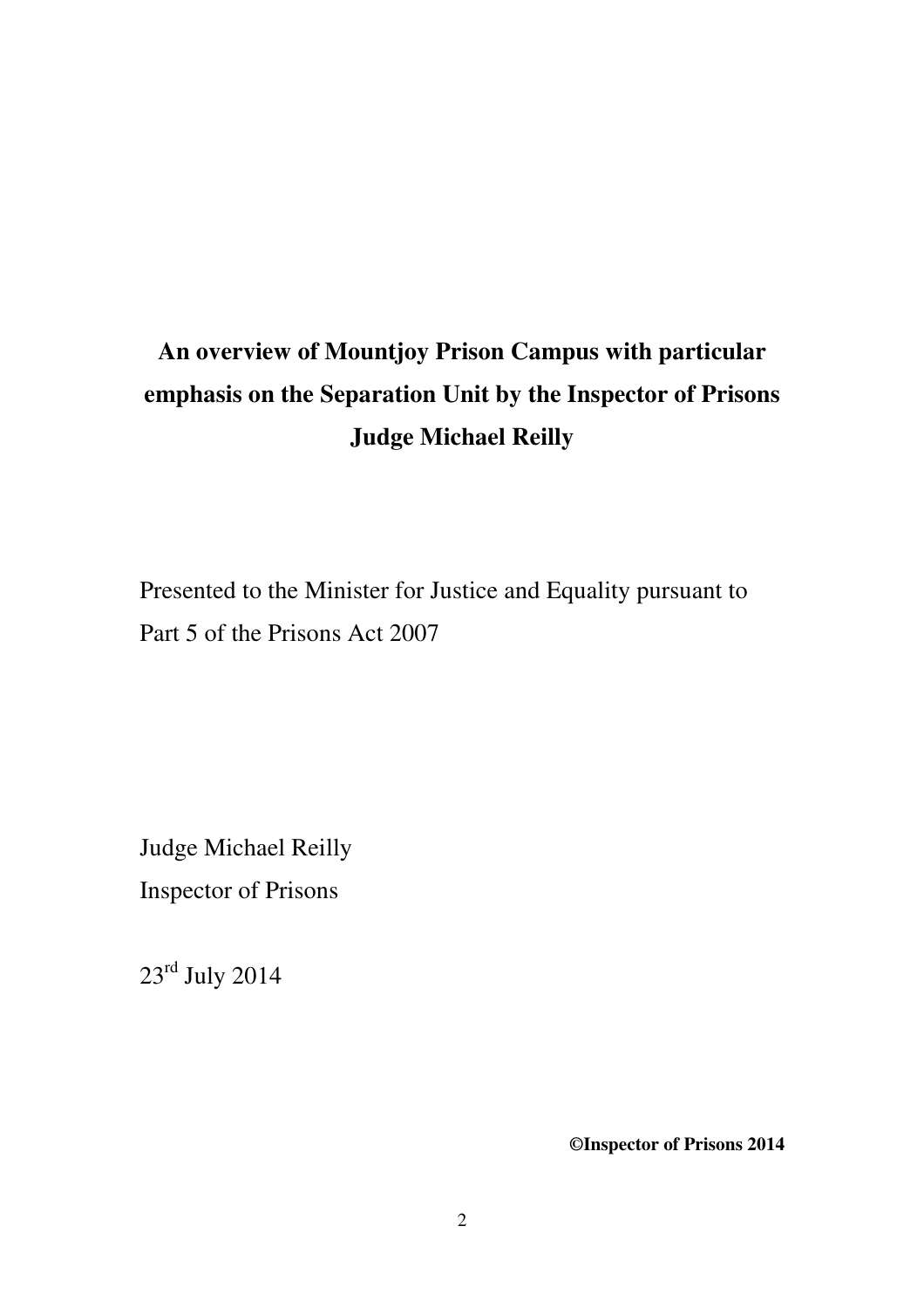# **Contents**

| <b>Chapter 1</b>                                           |    |
|------------------------------------------------------------|----|
| Introduction                                               | 4  |
|                                                            |    |
| <b>Chapter 2</b>                                           |    |
| Overview of Mountjoy Prison Campus                         | 5  |
|                                                            |    |
| <b>Chapter 3</b>                                           |    |
| Separation Unit                                            | 9  |
|                                                            |    |
| <b>Chapter 4</b>                                           |    |
| Response of Prison Management and the Irish Prison Service | 14 |
|                                                            |    |
| <b>Chapter 5</b>                                           |    |
| General comments                                           | 16 |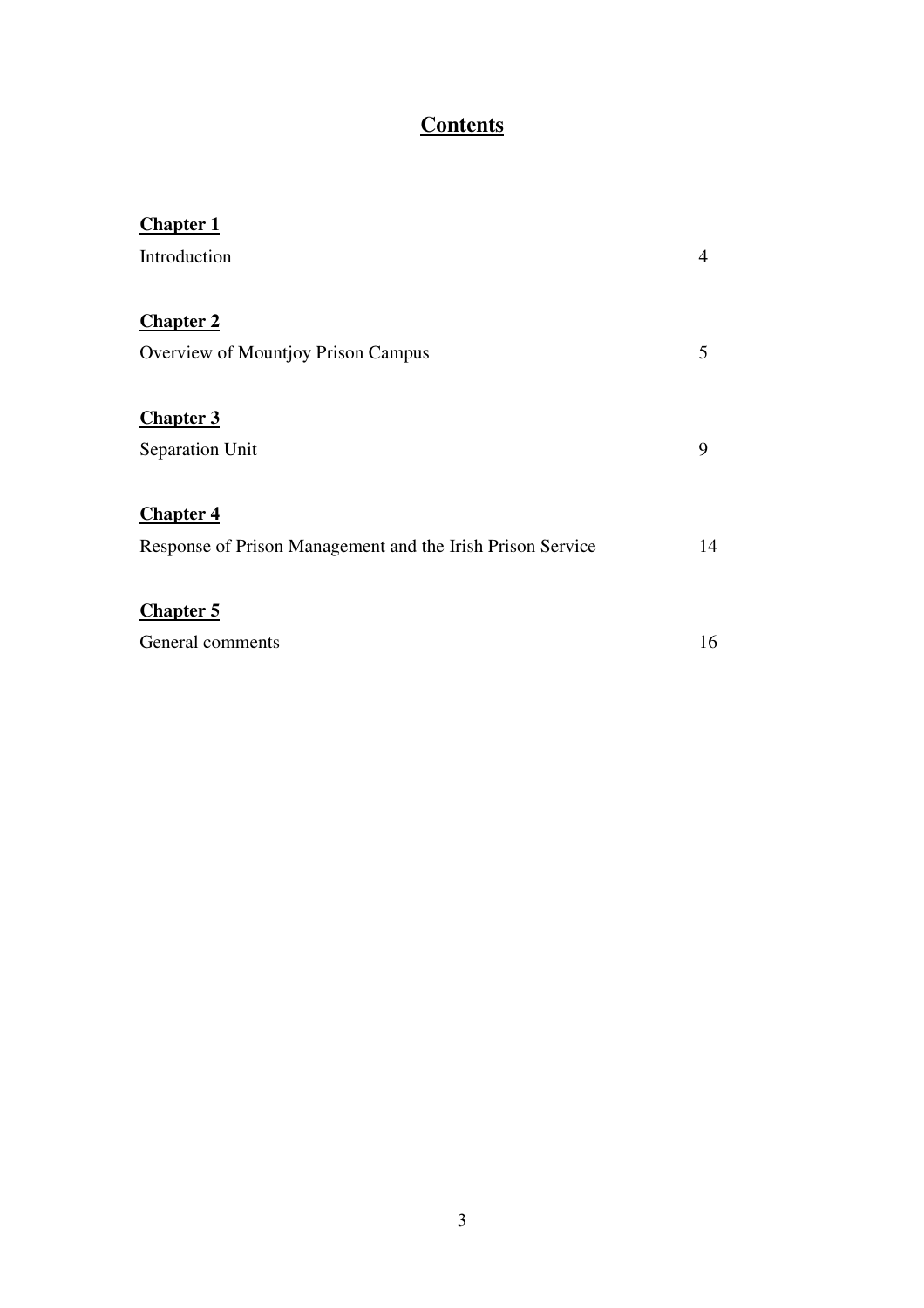# **Introduction**

- 1.1 The Mountjoy Prison Campus comprises the original Mountjoy Prison, the original St. Patrick's Institution, The Training Unit and the Dóchas Centre for women prisoners.
- 1.2 While this Report gives an overview of the Mountjoy Campus it is, in effect, a report on the Separation Unit.
- 1.3 In Chapter 2, I present a general overview of the Campus and of its operation.
- 1.4 My investigation of the Separation Unit has uncovered deficiencies, bad practice, overcrowding, lack of regimes and services which I considered unacceptable. In Chapter 3, I set out such deficiencies.
- 1.5 In Chapter 4, I detail the response of the Irish Prison Service and local management.
- 1.6 In Chapter 5, I make some general comments.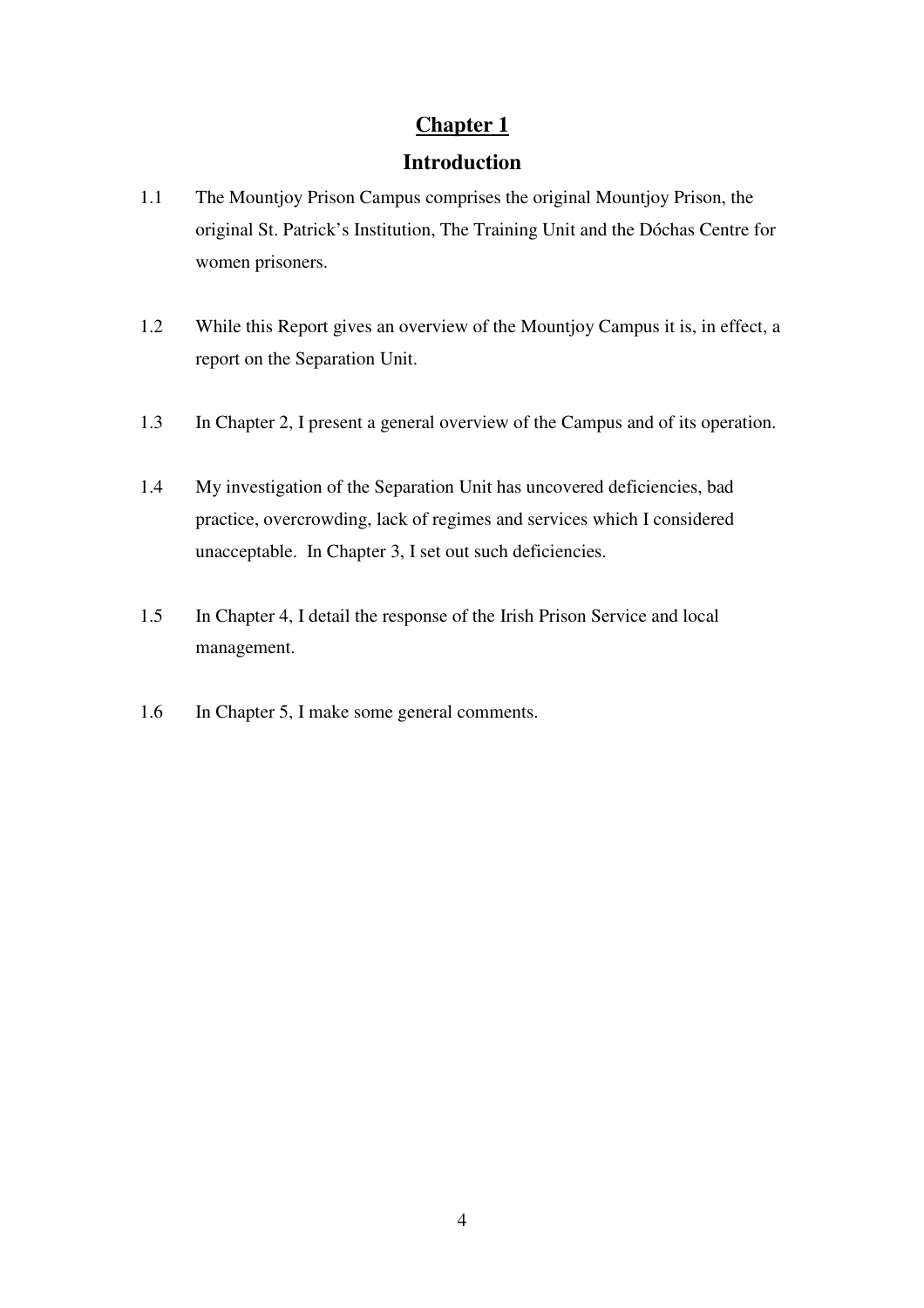### **Overview of Mountjoy Prison Campus**

- 2.1 I have already stated in paragraph 1.1 that the Mountjoy Prison Campus comprises the original Mountjoy Prison, the original St. Patrick's Institution, the Training Unit and the Dóchas Centre for women prisoners.
- 2.2 In this Chapter I give brief details of the operation of the various sections that make up the Campus.

#### **Original Mountjoy Prison**

- 2.3 Mountjoy Prison comprises 3 distinct parts, namely, the main building, the Medical Unit and the Separation Unit.
- 2.4 In 2008, when I was appointed Inspector of Prisons, Mountjoy Prison accommodated up to 636 prisoners in deplorable conditions. None of the cells in the main building had in-cell sanitation, the prison was overcrowded, the structure had fallen into disrepair, all areas of the building were filthy and there was a fraught atmosphere in the prison. All of these deficiencies were identified by me and reported on to the Minister.
- 2.5 In October 2010 a refurbishment programme for the main building commenced. Initially the C Division was closed and totally refurbished and reopened in March 2012. Since then the A and B Divisions have also been refurbished. At the time of writing the D Division is undergoing refurbishment and is due to open in April 2015. The refurbishment has been and is being carried out to an extremely high standard. All cells in A, B and C Divisions are single cells with in-cell sanitation. New showers have been provided on all landings and the whole area is extremely clean. The atmosphere in these Divisions has changed dramatically. A Committal Area for the prison is in the C Division Basement. This is a bright area where all assessments, both medical and operational, are carried out. This area could stand scrutiny by any external agency. All cells in the D Division will be for single occupancy and will have in-cell sanitation. The original D Division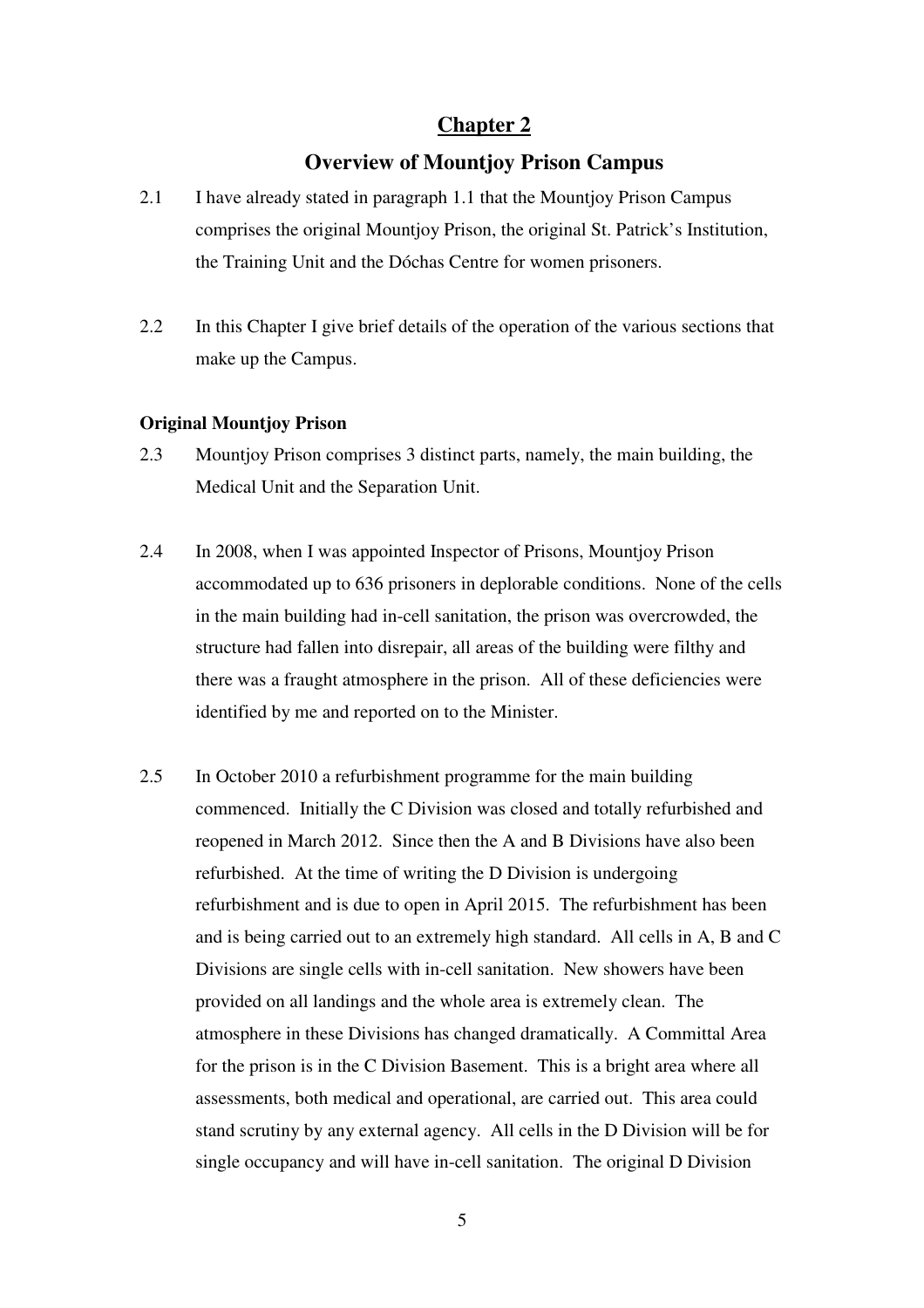workshops will be converted into accommodation cells – all single with in-cell sanitation.

- 2.6 The accommodation capacity of the three renovated divisions now stands at 339.
- 2.7 The provision of relevant workshops and other necessary facilities is well in hand. It is anticipated that all workshops will be operating by mid 2015.
- 2.8 **The Director General, his officials, the Governor of the prison and his management staff deserve praise for the forethought needed and the work required to bring this building, which originally officially opened on 27th March 1850 up to modern standards.**
- 2.9 The Medical Unit is a stand alone Unit. It has 51 cells all with in-cell sanitation. It boasts the High Support Unit. This Unit has received many international and domestic awards and could be replicated anywhere throughout the world. This Unit would stand scrutiny from any agency.
- 2.10 The Separation Unit, which is the focus of this Report, is a stand alone Unit at the back of Mountjoy Prison. In Chapter 3, I set out the results of my investigations into the operation of the Unit.

#### **Original St. Patrick's Institution**

2.11 The inadequacies of St. Patrick's Institution have been well documented by me and as a result the Institution has been closed as a committal unit for young offenders. Children under the age of 18 years who are on remand are still accommodated in the building on the B Division. I have made my views known on this practice. It is wrong that this small cohort of children, sometimes as small a number as 1 or 2 should be accommodated in a wing of this Institution. It is, at times, tantamount to holding them in isolation and it is certainly inhumane.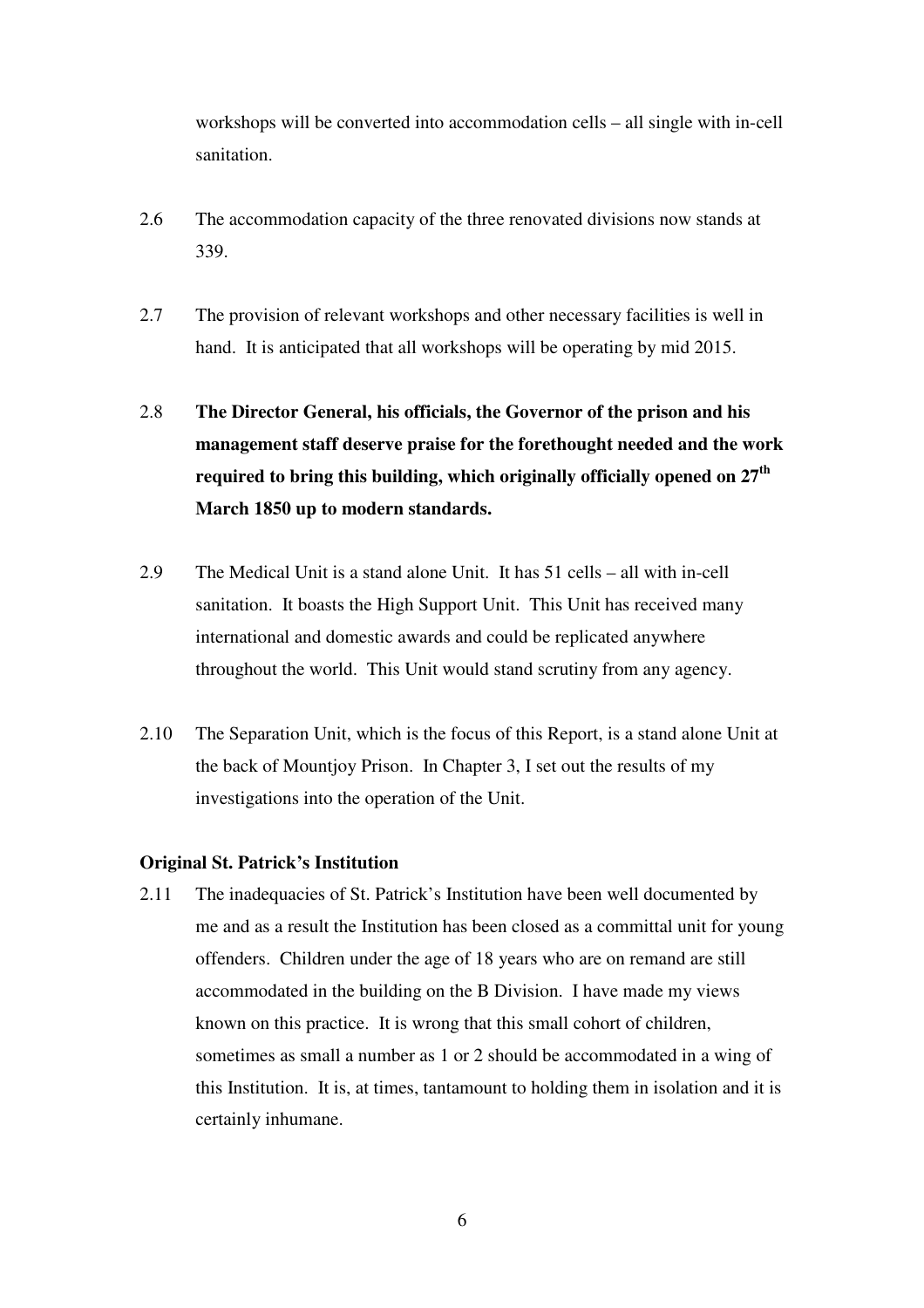- 2.12 I understand that the practice of accommodating remand children will cease on 15<sup>th</sup> October next when all such remands will be accommodated in the Oberstown Centre. From that date the name St. Patrick's Institution will be consigned to history.
- 2.13 The C and D Divisions of the building formally know as St. Patrick's Institution have been renovated and now form part of the Mountjoy Prison. This renovation has been carried out to a high standard. All cells have in-cell sanitation and are for single occupancy only. I am happy to report that doubling up is not a feature.
- 2.14 Appropriate structured activity is available for all prisoners as is adequate out of cell time.
- 2.15 The intention is that, as soon as the 17 year old children have been moved to Oberstown, the B Division will be renovated and will then form part of Mountjoy Prison. This will mean an additional approximate 44 cells designed as single occupancy cells with appropriate in-cell sanitation.
- 2.16 **The Governor (of the old St. Patrick's) and his management staff must be congratulated for turning this particular part of the Campus around from being unfit for purpose to now operating as a modern prison. This entailed bringing a new ethos not alone to management but throughout the prison.**

#### **Training Unit**

2.17 The Training Unit has capacity for 96 prisoners. This original purpose of this Unit was to provide training for 96 prisoners who were coming to the end of their sentences with a view to preparing them for their release and their reintegration into society. At present I am gathering information on the Unit and will present a report to the Minister within the coming year. **I have concerns that the Unit is not being utilised to its potential.**

7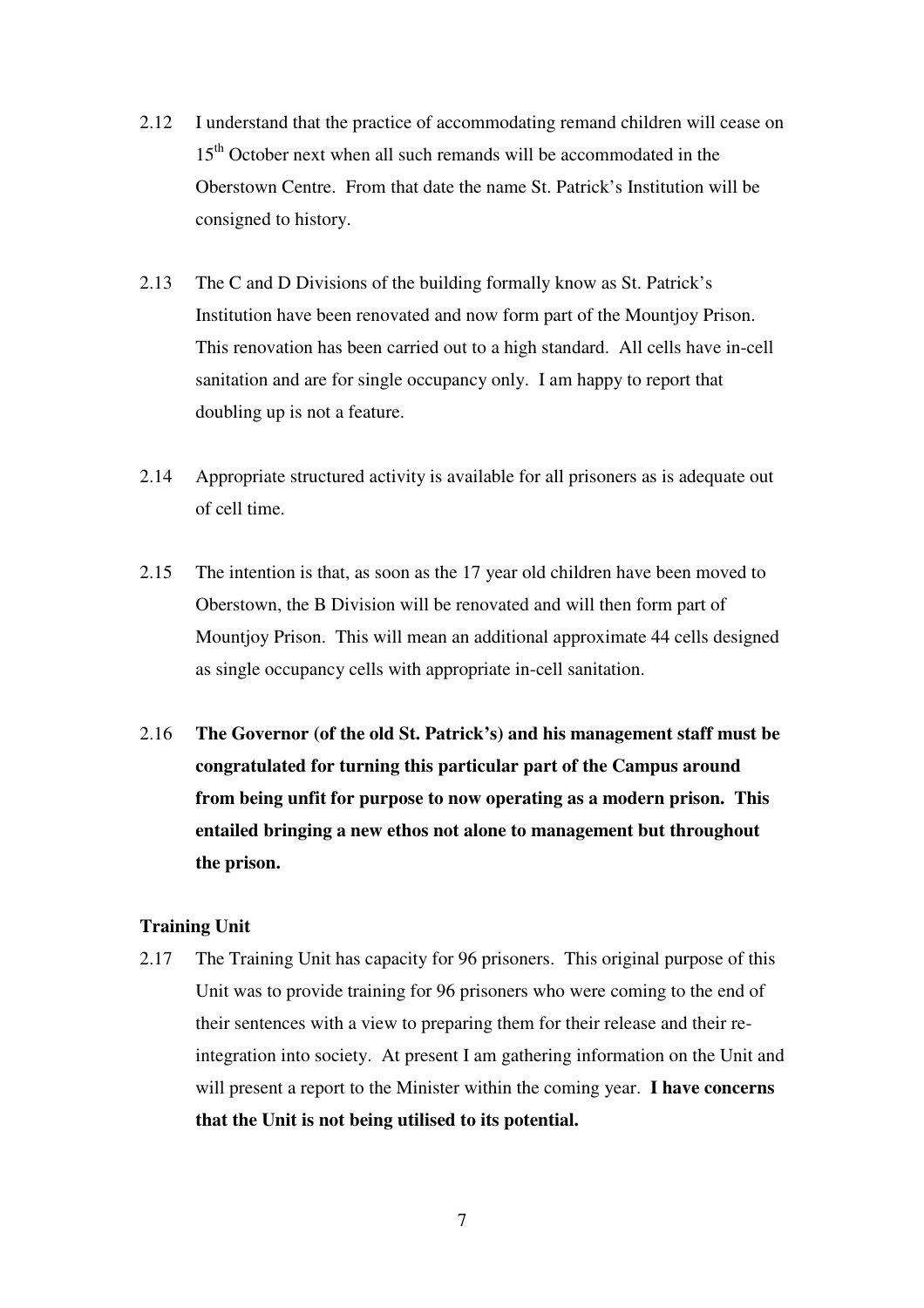2.18 I understand that a report into the future use of the Training Unit is almost complete. I await publication of this Report.

# **Dóchas Centre**

2.19 I have presented a number of reports to the Minister on my inspections of the Dóchas Centre. At present I am conducting a further inspection of the Centre and will be presenting a report to the Minister in the coming months.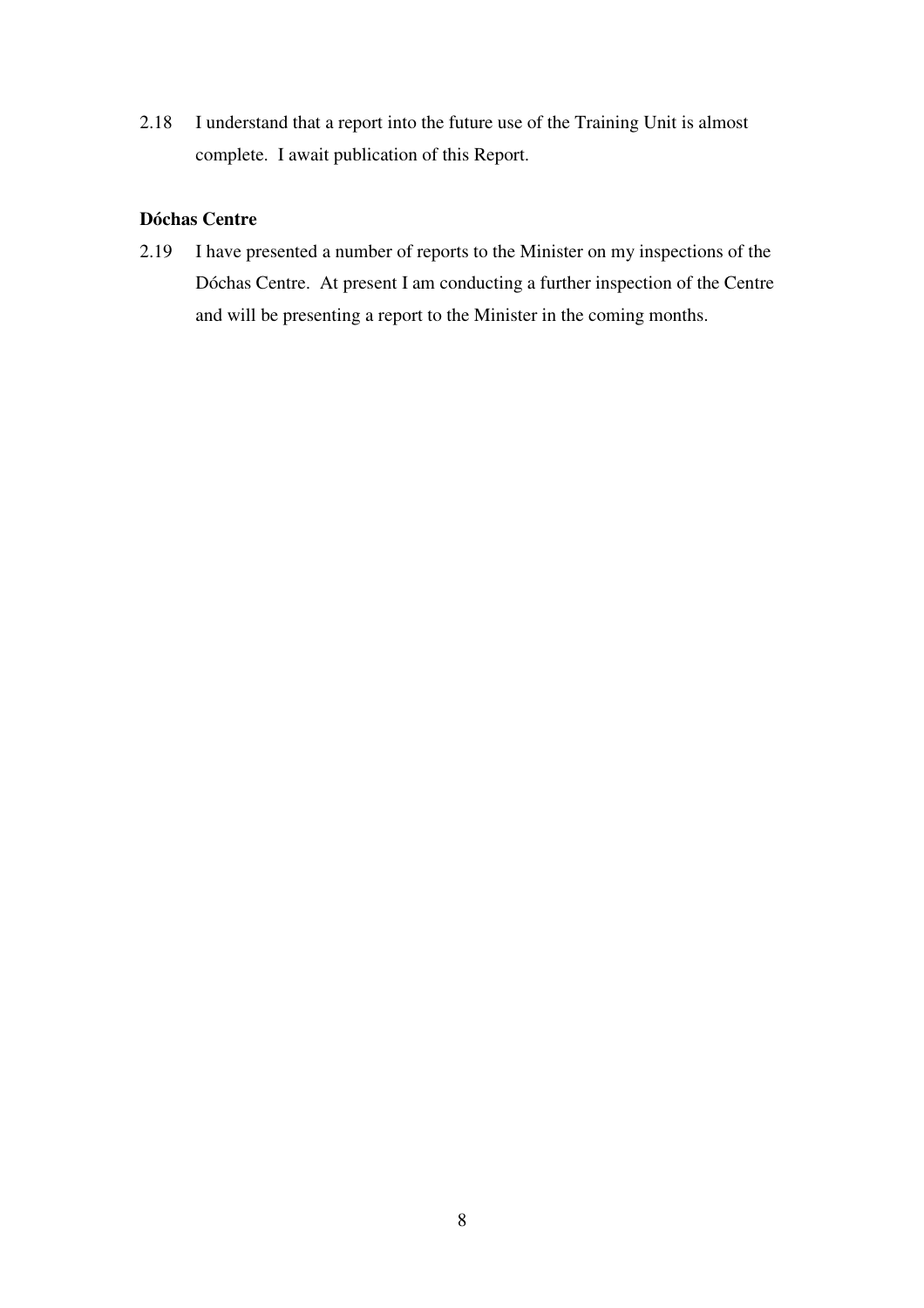#### **Separation Unit**

- 3.1 I have been carrying out an investigation of the Separation Unit for in excess of 6 months. I have talked to a great cross section of people both inside and outside the prison system whose views I have taken on board. I have talked to prisoners and their families. I have talked to management and staff in the prison. I have visited the Separation Unit on many occasions. These visits have been unannounced. I have been assisted in my investigation by Professor Ian O'Donnell and Ms. Karen Nolan BL. I would like to thank them sincerely for their dedication and help. We examined records in the prison which were relevant to the Separation Unit. We received co-operation from all those we met. I would like to acknowledge such co-operation.
- 3.2 The Separation Unit was originally built as accommodation quarters for prison staff. It has had a troubled history having been closed on two occasions as it was considered not fit for purpose.
- 3.3 The Separation Unit is at the back of the prison and is a stand alone building. It has 31 cells on 3 floors. Cells have in-cell sanitation and measure 12.55 square metres. 3 yards abut the Unit. There are 2 recreation rooms and a number of small all purpose rooms.
- 3.4 I have already stated in Chapter 2 that the Separation Unit forms part of Mountjoy Prison. I have also stated that the main building of the prison has been refurbished to a high level and that that part of the prison is fit for purpose and could stand scrutiny from any quarter.
- 3.5 Therefore, it is difficult to understand how the deficiencies detailed in this Chapter could have been allowed manifest themselves. The Unit that I describe bears no relation to the main building. It is as though, because the Unit is at the back of the main prison, it was forgotten. This is difficult to appreciate as the same management team are responsible for this Unit and for the main building.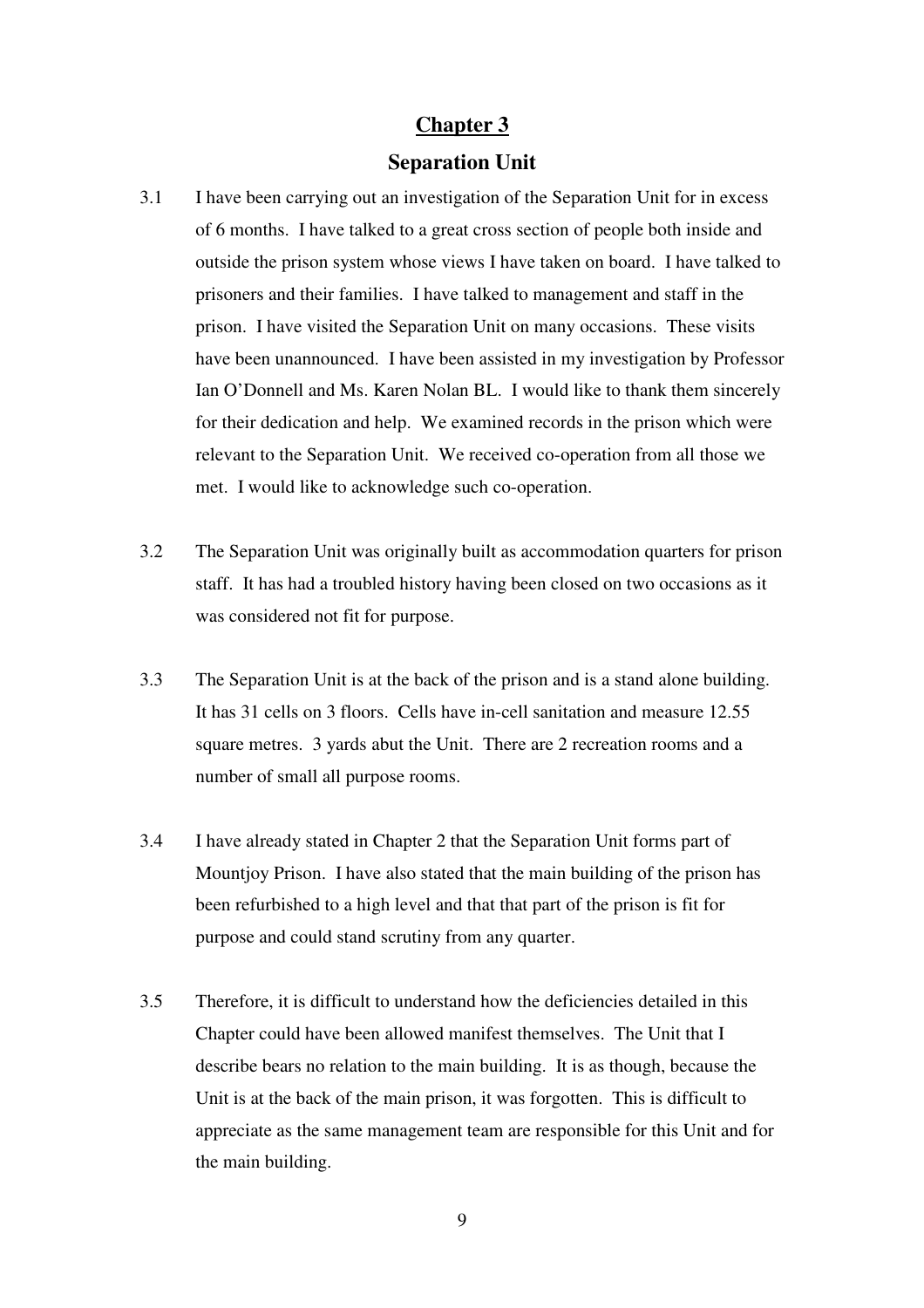- 3.6 As I have stated in paragraph 3.3 there are 31 cells in the Unit. They measure 12.55 square metres. The cells have in-cell sanitation. These cells are of a size as to be suitable for double occupancy provided the prisoners so accommodated had relevant structured activities to engage in, had adequate recreation and enjoyed appropriate out of cell time. In my Report dated 29<sup>th</sup> July 2010 titled:- *The Irish Prison Population – an examination of duties and obligations owed to prisoners* I set out in detail the regimes and services that should be available to all prisoners.
- 3.7 The average daily numbers of prisoners accommodated in the Separation Unit in the 6 months prior to  $23<sup>rd</sup>$  July 2014 was 57.
- 3.8 I and my team noted prisoners in the Separation Unit existing in a state of bored inactivity. There was a general air of neglect and decrepitude. Prisoners expressed feelings of being "*forgotten about*" and "*being on top of each other*".
- 3.9 The prisoners accommodated in the Separation Unit were, in the main, 'protection prisoners'. Prisoners on protection have limited recreational opportunities as they are locked down for the major part of the day or else are only allowed associate with certain other prisoners and then only in confined areas.
- 3.10 The following were the main deficiencies observed by me and my team:-
	- (a) The E1 exercise yard was not in use. I appreciate that this yard bounds the boundary wall. However, it is difficult to understand why it was idle when so many prisoners had little to occupy themselves with.
	- (b) All visits are screened visits. Prisoners felt that both they and their families were being punished. It is difficult, if not impossible, for prisoners to conduct audible conversations and maintain relationships with family and children when this is done through a glass partition where the acoustics are bad. There were prisoners in the Unit who

10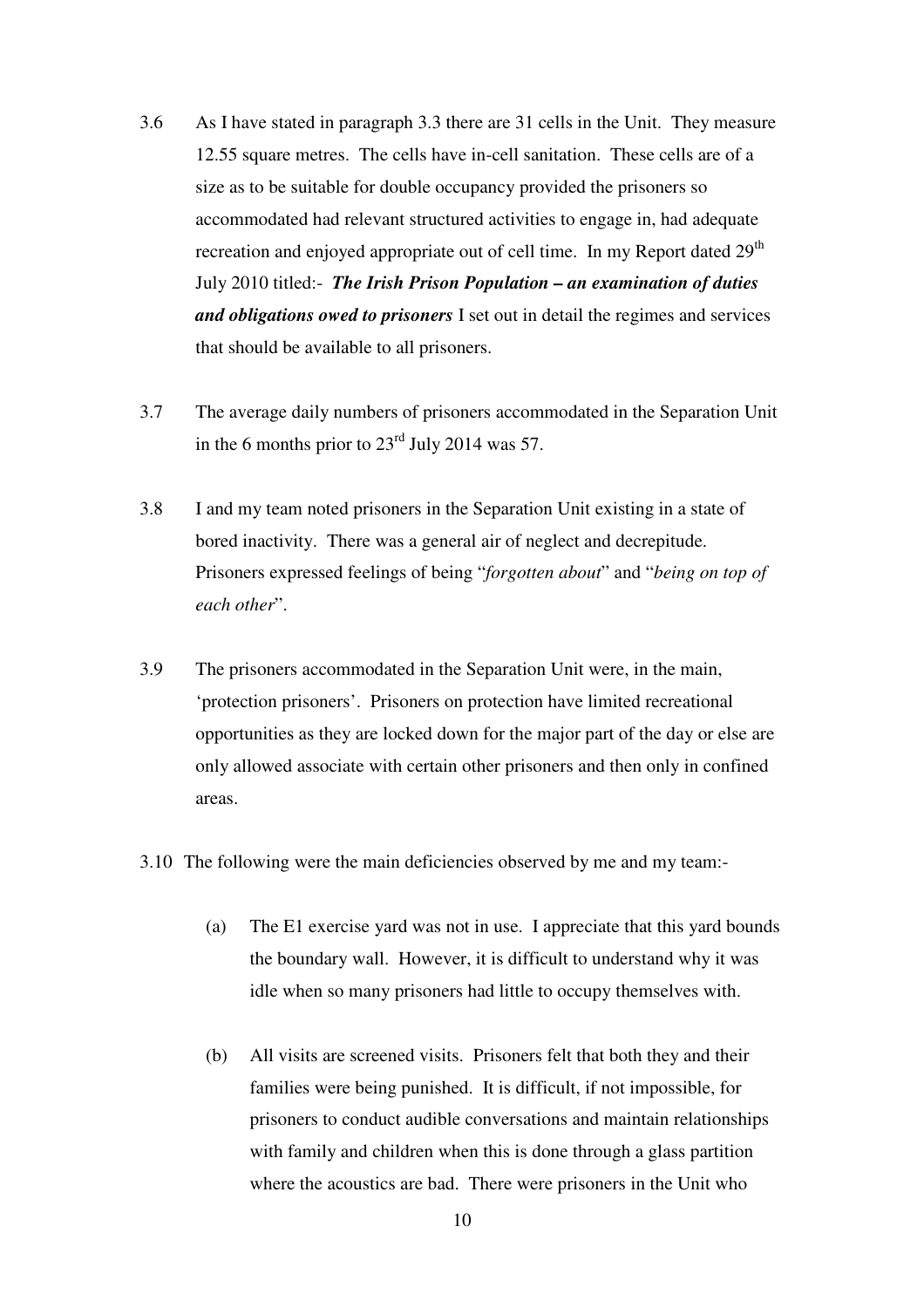were on the Enhanced Regime who were subject to screened visits. Prisoners in the Unit were being discriminated *vis a vis* prisoners in the main building when it comes to visits. There are open visits in the main building.

- (c) Recreational amenities were virtually non existent. Prisoners got to the yards for an hour a day. They were allowed go to the gym one or two days a week. There were two pool tables. Other than that they walked the landings which are small. There is no natural light on the landings.
- (d) There was virtually no education for the prisoners in the Unit. On E1 Landing there was one small room and over the gym there was a larger room with one table. Education was provided on a very irregular basis. It was difficult to ascertain precisely what amount and level of education was being provided in the Unit. No timetable or structured programme could be made available for my information. It appeared to be more of an ad-hoc teaching system. During one visit a prisoner was observed sitting a state examination. The conditions and the environment for sitting such an examination were unacceptable. I was informed that, at times, prisoners were 'taught' in a corner of a busy landing. This is unacceptable.
- (e) I have stated in paragraph 3.3 that there are 2 recreation rooms in the Unit. These are located on E3 and E5 landings. These rooms were converted into 'dormitories' with 4 bunks in each. Portion of each room had been screened off as a toilet area. Each room had a fixed camera which operated 24/7. It could be viewed not only in the control room but on any monitor having access to the prison CCTV. Prisoners had been asked to sign a waiver to acknowledge that they were aware of the existence of the cameras but not all prisoners were prepared to do this. I was informed that despite their refusal to sign the waiver some were still accommodated in these rooms. These cameras were an unacceptable invasion of privacy and should never have been allowed. I was informed that the cameras were used to check prisoners at night

11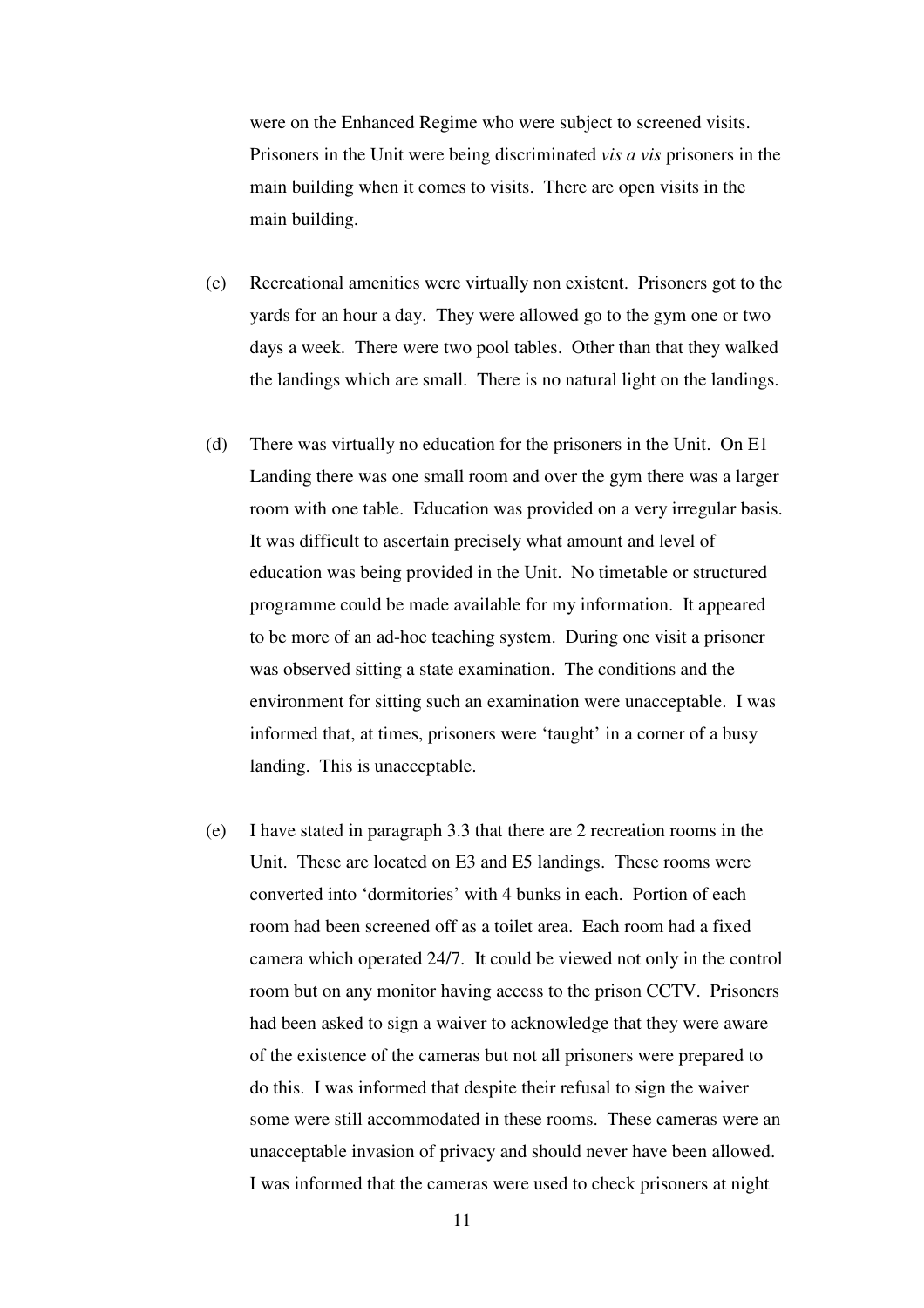because the layout of the rooms meant that a visual check from the door was not possible. I do not accept this explanation as even this purpose was defeated because the occupants of the lower bunks could not be seen on the cameras. On  $17<sup>th</sup>$  June last I visited the Unit. There were 3 prisoners in the recreation room on E3 Landing. They were eating their evening meal. The room was filthy. There were 2 chairs and a broken locker. 2 prisoners were using a chair each as a table. The third could only use the floor as his table and had to place food that he was not eating at the specific time on the dirty floor. Prisoners told me that on numerous occasions they asked that the cameras be removed. On one occasion they broke the camera. It was replaced within approximately 24 hours. I make this point as there were and are other cameras in other parts of the Campus that were and are known to be broken or malfunctioning but have not been repaired. On my visit on  $17<sup>th</sup>$  June I noted that the toilet in the recreation room on E3 Landing was broken, held together and attached to the wall and the hand basin by strips of cloth.

- (f) Some toilets in the cells did not flush. Prisoners had to pour containers of water into them to clear the contents. Many toilets did not have privacy screens.
	- (g) Many cells had broken windows, were cold and in bad repair.
	- (h) A worrying feature was discarded razors in an old toilet beside the showers. These could pose a danger to staff and prisoners if fashioned into weapons.
	- (i) On occasions prisoners were accommodated on mattresses on the floor in cells and in the 'recreation rooms'.
	- (j) Shower curtains were missing from a number of shower cubicles. All shower cubicles needed to be repaired, cleaned and painted.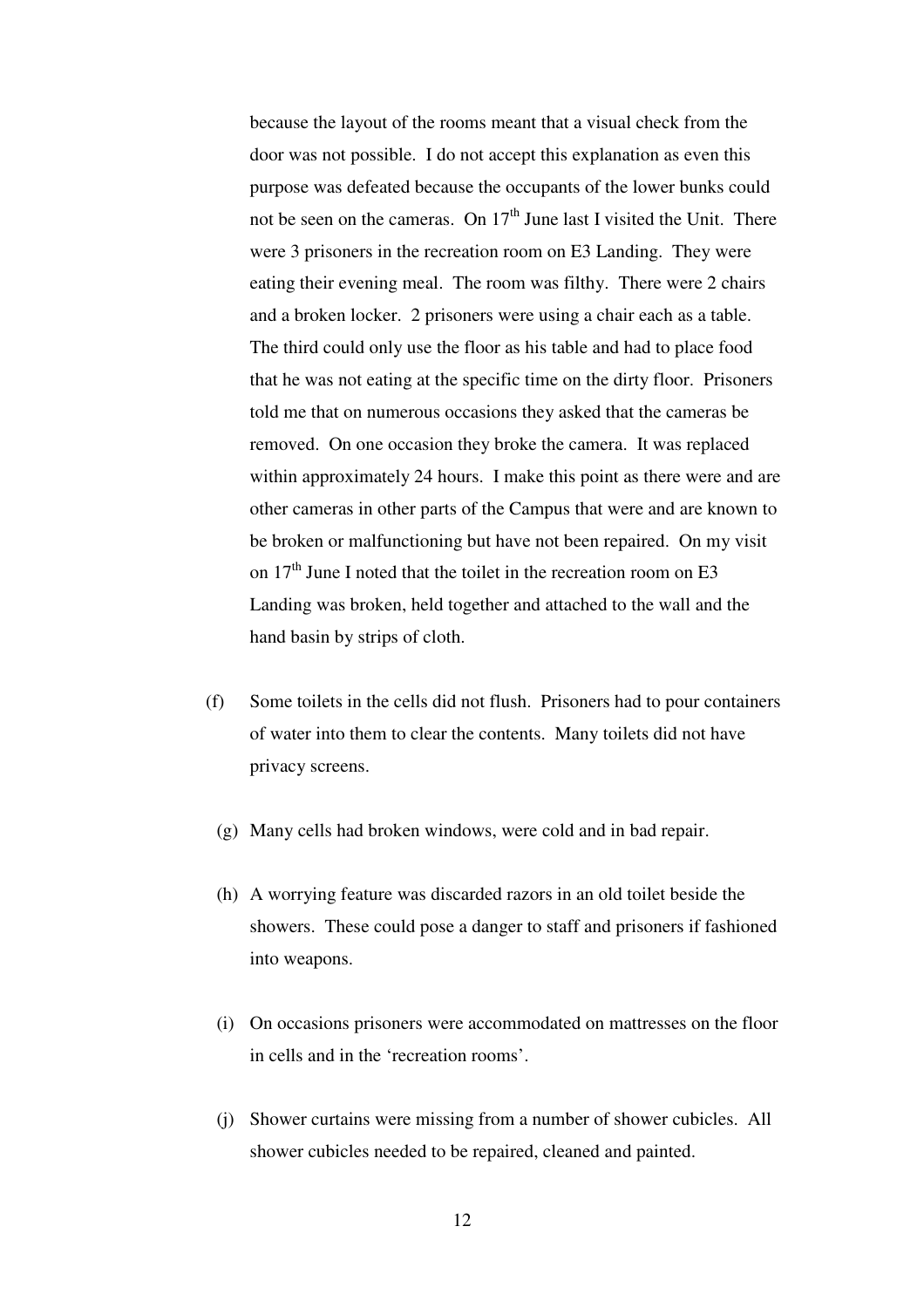- (k) The number of telephones was inadequate.
- (l) Cleaners on the landings complained of a lack of equipment and facilities to carry out their tasks. There was little in the way of cleaning products, buckets etc. evident on our inspections. I was informed that at times buckets had to be emptied, rinsed and cleaned in the cells.
- 3.11 The entire Separation Unit was dirty and in need of a thorough cleaning and repainting. On all visits rubbish was observed on the floors, stairwells and landings and discarded mattresses were observed on numerous occasions and as late as  $17<sup>th</sup>$  June last.
- 3.12 There was obvious tension on the landings. This is unacceptable for both staff and prisoners.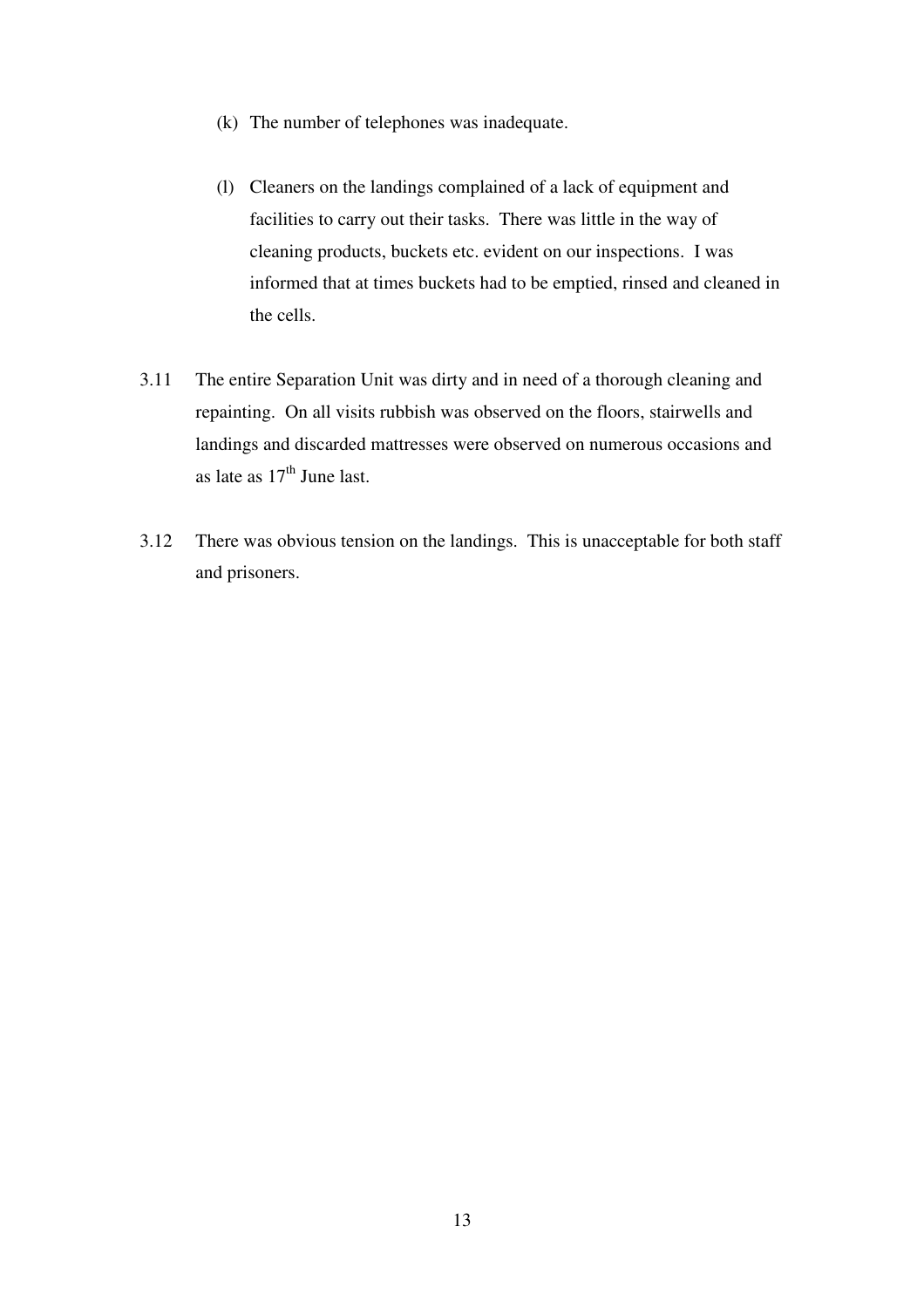### **Response of Prison Management and the Irish Prison Service**

- 4.1 On  $23^{\text{rd}}$  June last I met with the Director General and Director of Operations of the Irish Prison Service and the Management of Mountjoy Prison and Campus in Mountjoy Prison.
- 4.2 At the meeting referred to in paragraph 4.1, I outlined the results of my investigation and the deficiencies that I had identified. These are outlined in Chapter 3 of this Report.
- 4.3 I stated that I appreciated the difficulties experienced in running a prison and the problems faced in accommodating protection prisoners. I pointed out that this did not excuse the deficiencies identified by me. **I stated that, unless such deficiencies could be addressed, I would have to consider advising the Minister that the Separation Unit was unfit for purpose and should be closed.**
- 4.4 On 18<sup>th</sup> July I received the response of the Mountjoy Management Team to my concerns set out in paragraph 3.10. This was a considered and comprehensive response which sets out a short term plan and a medium to long term plan for the Unit and for those prisoners currently accommodated there.

#### **Short term plan**

- 4.5 The short term plan consists of physical improvements of the structure and increased activities for the prisoners. These improvements will be overseen by the local management of the Prison.
- 4.6 It also contains an agreement that the numbers accommodated will be capped at 40 prisoners. This will assist in alleviating the tension levels associated with overcrowding.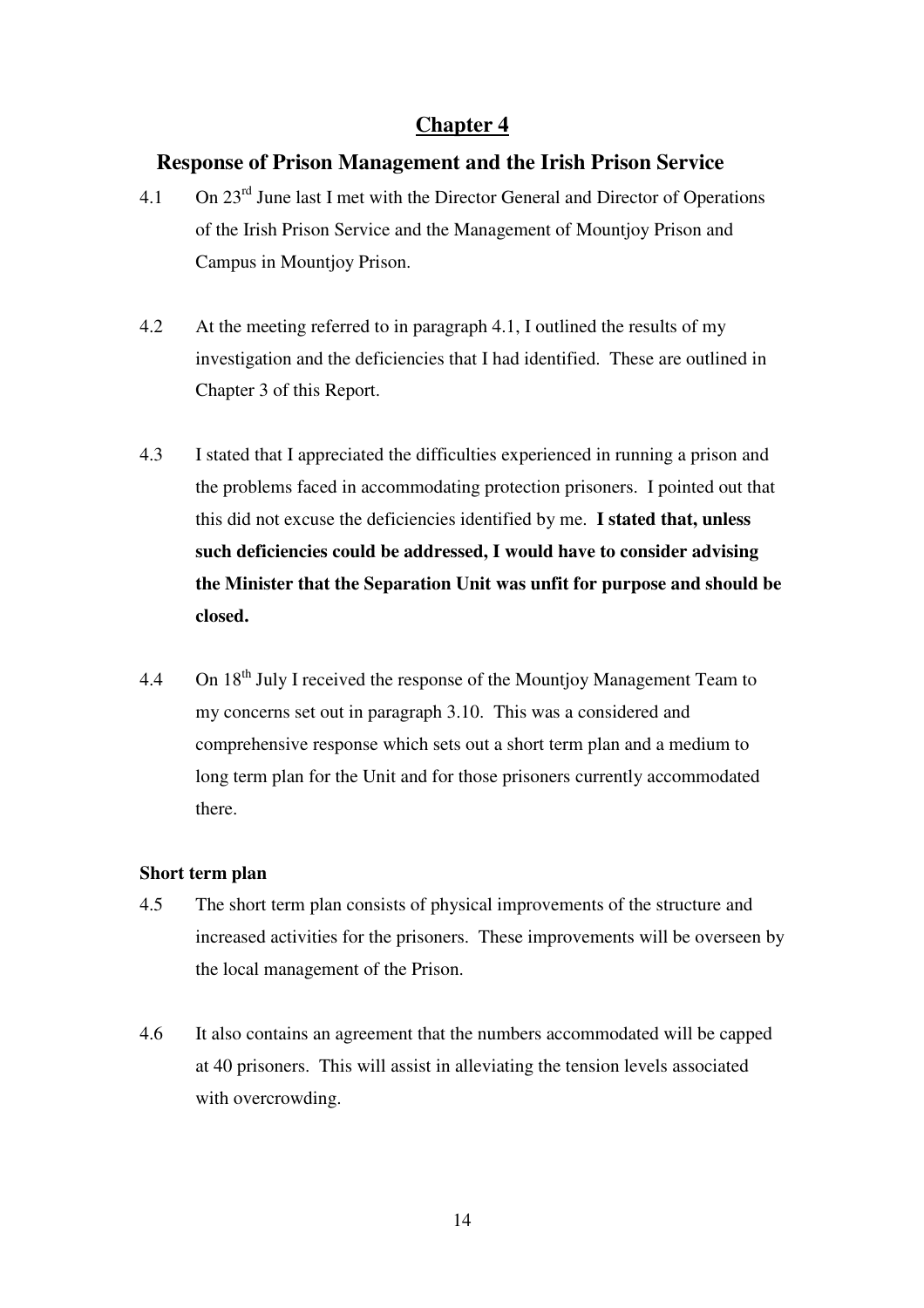#### **Medium/long term plan**

- 4.7 The Separation Unit is to close by the end of August 2014. The decision to close the Unit was taken by the Director General of the Irish Prison Service and his Directors.
- 4.8 A phased closure plan, which will see all prisoners currently accommodated in the Unit relocated to other prisons across the prison estate, is currently being developed by prison management in conjunction with the Director of Operations of the Irish Prison Service.
- 4.9 **I consider that the Separation Unit should play no further part in the Irish Prison Service Estate and must strongly recommend to the Minister and to the Irish Prison Service that the closure of the Unit should be final and that the building should be decommissioned.**
- 4.10 I understand that a Campus Master Plan for the Mountjoy Campus is being developed. I await the outcome of such deliberations but would urge that my views as outlined in paragraph 4.9 would be taken into account.